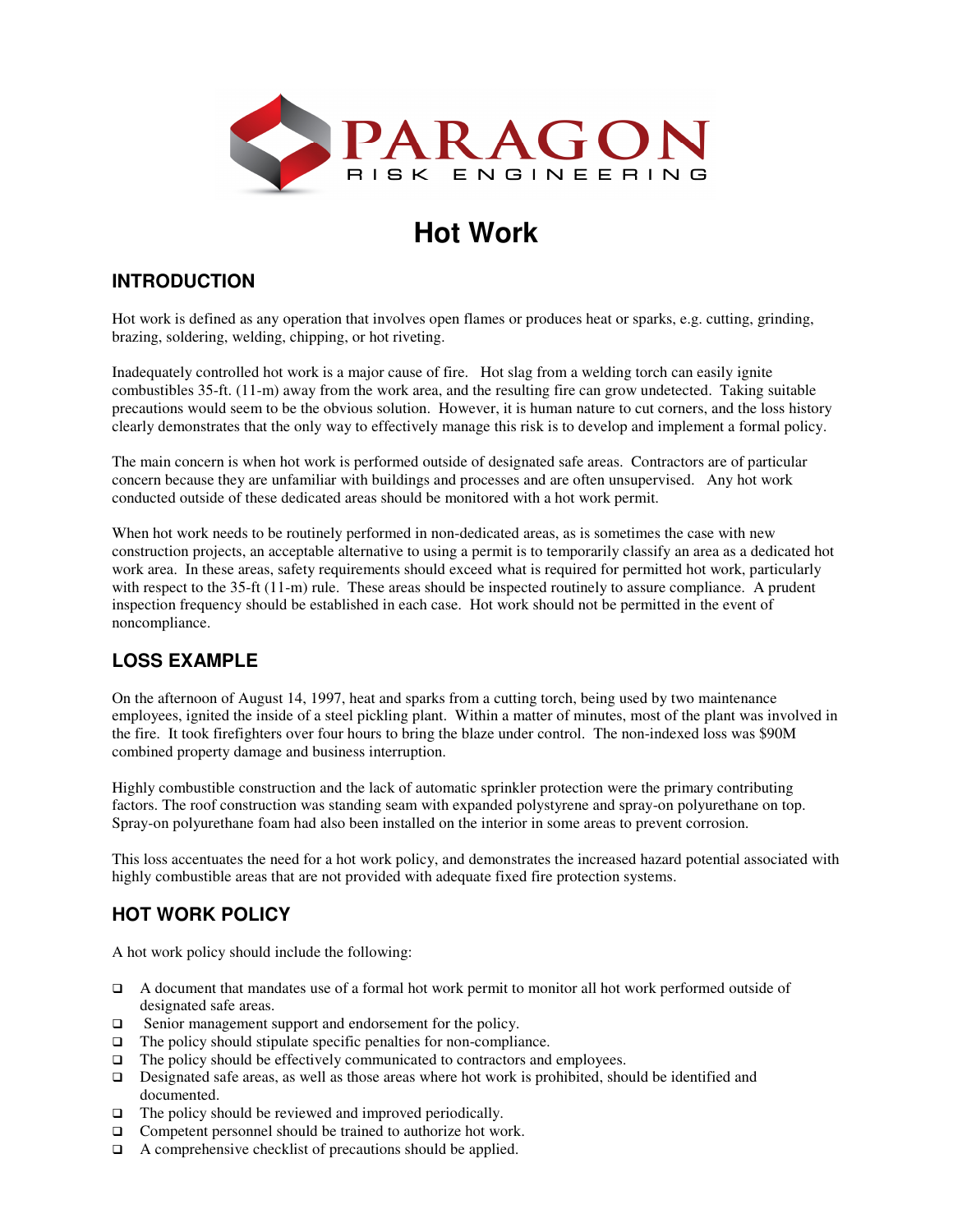It is considered critical that only competent personnel be selected to authorize hot work. These personnel should receive training so that they are familiar with the fire and explosion hazards and protection features at the site. They should also fully understand their operational responsibilities,which includes initially site inspection, permit issuance and a final check after the prescribed monitoring period. These individuals should be closely involved in the periodic policy review process. Non-compliance issues and loss history should be periodically reviewed.

#### **INITIAL CONSIDERATIONS**

Before hot work is permitted the following questions need to be considered by the person responsible for authorizing the hot work permit. If the answer to any one of these questions is yes, hot work should not be permitted, and no permit issued.

- □ Hot work can be performed in a safer location (outside, designated area, etc.).
- $\Box$  Alternate fastening methods are practical (bolting, gluing, etc.).
- $\Box$  This is a prohibited area, or is otherwise considered to be inherently unsafe.

The person authorizing the hot work should always inspect the site prior to issuing a permit. Remote issuance should not be permitted.

#### **PRECAUTIONS**

If the decision is to allow hot work, the person responsible for authorizing the hot work should physically inspect the site to ensure that the following precautions are being taken. If the answer to any one of these questions is no, and the precaution is required to ensure safety, hot work should be prohibited and no permit should be issued.

- Combustibles eliminated or otherwise safeguarded within 35-ft  $(11-m)$  of the work area.
- $\Box$  Floor penetrations properly protected.
- □ Required fire protection, detection, and alarms systems are functional.
- $\Box$  Hot work equipment is in good repair.
- Adequate portable extinguishing equipment provided.
- $\Box$  Dedicated fire watch during the operation.
- Area monitored after completion for a period of one hour.

Safeguarding of combustibles can involve draining, cleaning, and purging tanks or piping systems containing flammable liquids or gasses. This could involve sampling the air with combustible analyzers, or using of an inert gas to safeguard the hazard if the situation dictates. Cleaning of dust deposits, relocating combustible materials, covering combustible materials with fire retardant tarps, wetting down combustible floors, and general area cleanup may also be required. The combustibility of building materials such as wall or roof insulation should not be overlooked. In multi-level structures floor penetrations need to be protected to ensure that sparks do not ignite combustibles on the lower levels.

Be sure that hot work equipment is in good repair and adequately arranged. Check all valves, regulators, hoses, and torches. Secure gas cutting and welding cylinders so they will not be upset or damaged and replace protective caps on all cylinders not actually in use. Use portable stands to elevate welding hose or cable off floor areas where it can be easily damaged.

Portable extinguishing equipment should be suitable for the task. Consider using water-charged hose lines if the situation warrants.

Hot work should always be conducted with at least two people. One person should be responsible for the hot work, and the other(s) should watch for fires. To ensure that this important job is given the attention it deserves, it is recommended that the fire watch be conducted by employees, not contractors. The fire watch should continue through lunch breaks, shift changes, etc.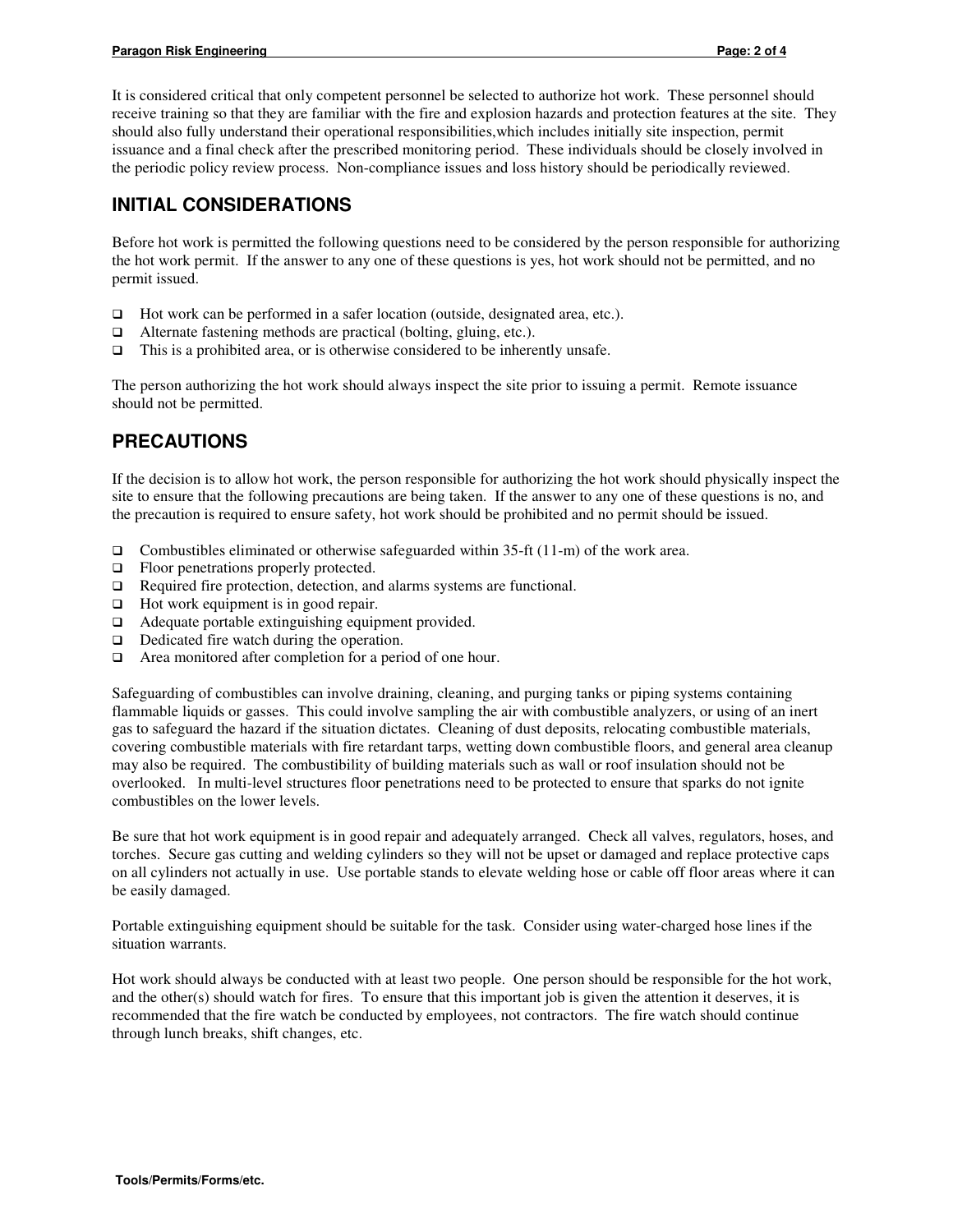#### **SIGN OFF**

After hot work has been completed and the area has been monitored for a period of one hour, the permit should be returned to the person or department who authorized the work. The time that the work was completed, and the time that the monitoring ended, should be recorded and the permit signed by the person(s) doing the work. The person or department who authorized the work should also sign off. Hot work permits should be maintained on file for documentation purposes.

#### **SAMPLE PERMIT**

The attached permit is included to assist the clients of Paragon Risk Engineering in developing their own hot work permit. This permit can be amended as required. It is suggested that a two-part permit be employed. The person who authorizes the hot work should retain one copy for follow-up, and the other should be retained at the site of hot work. For smaller locations, or at locations where hot work is seldom performed, printouts with copies could accomplish the same objectives.